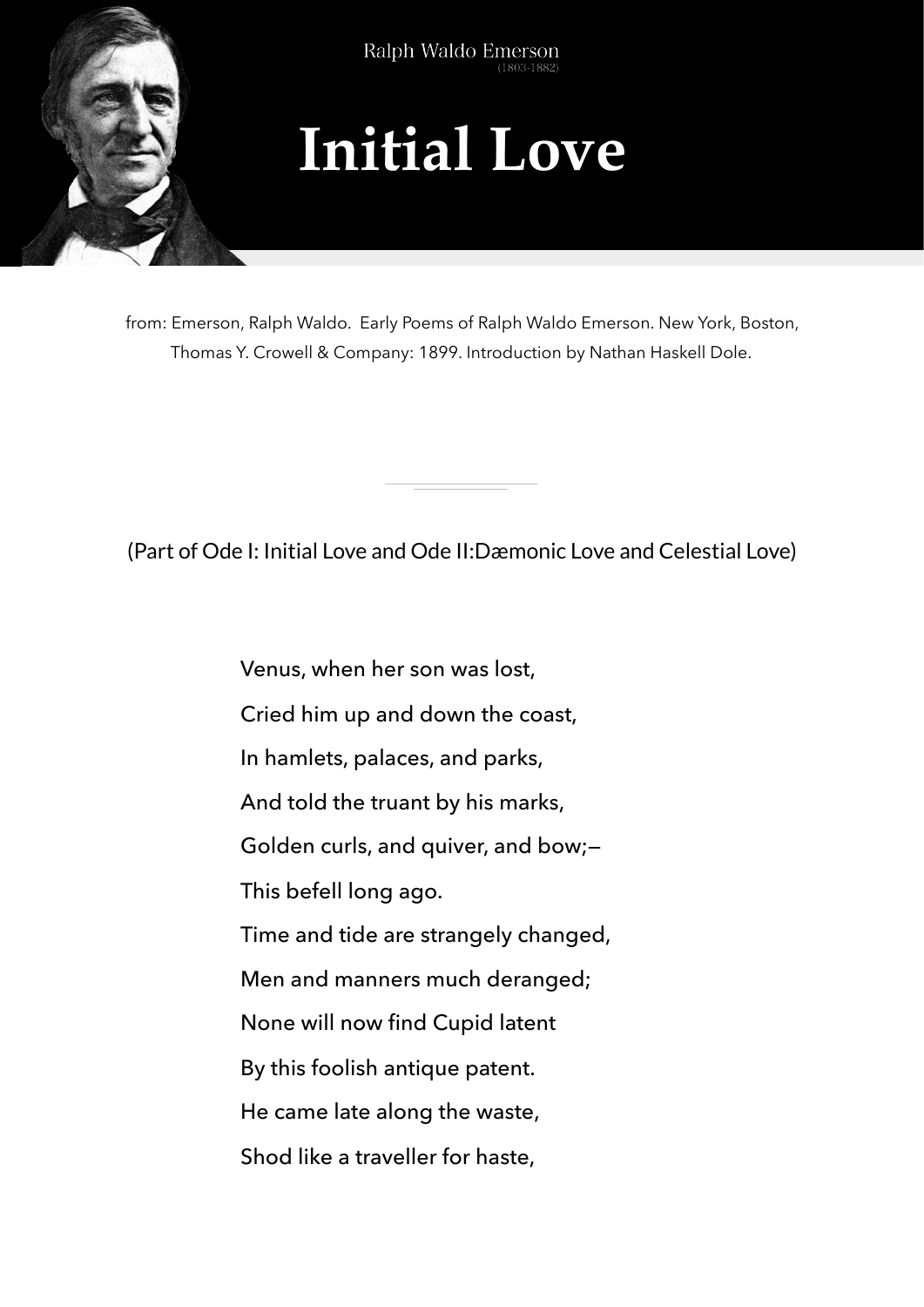With malice dared me to proclaim him, That the maids and boys might name him.

Boy no more, he wears all coats, Frocks, and blouses, capes, capôtes, He bears no bow, or quiver, or wand, Nor chaplet on his head or hand: Leave his weeds and heed his eyes, All the rest he can disguise. In the pit of his eyes a spark Would bring back day if it were dark, And,—if I tell you all my thought, Though I comprehend it not,— In those unfathomable orbs Every function he absorbs; He doth eat, and drink, and fish, and shoot, And write, and reason, and compute, And ride, and run, and have, and hold, And whine, and flatter, and regret, And kiss, and couple, and beget, By those roving eye-balls bold; Undaunted are their courages, Right Cossacks in their forages;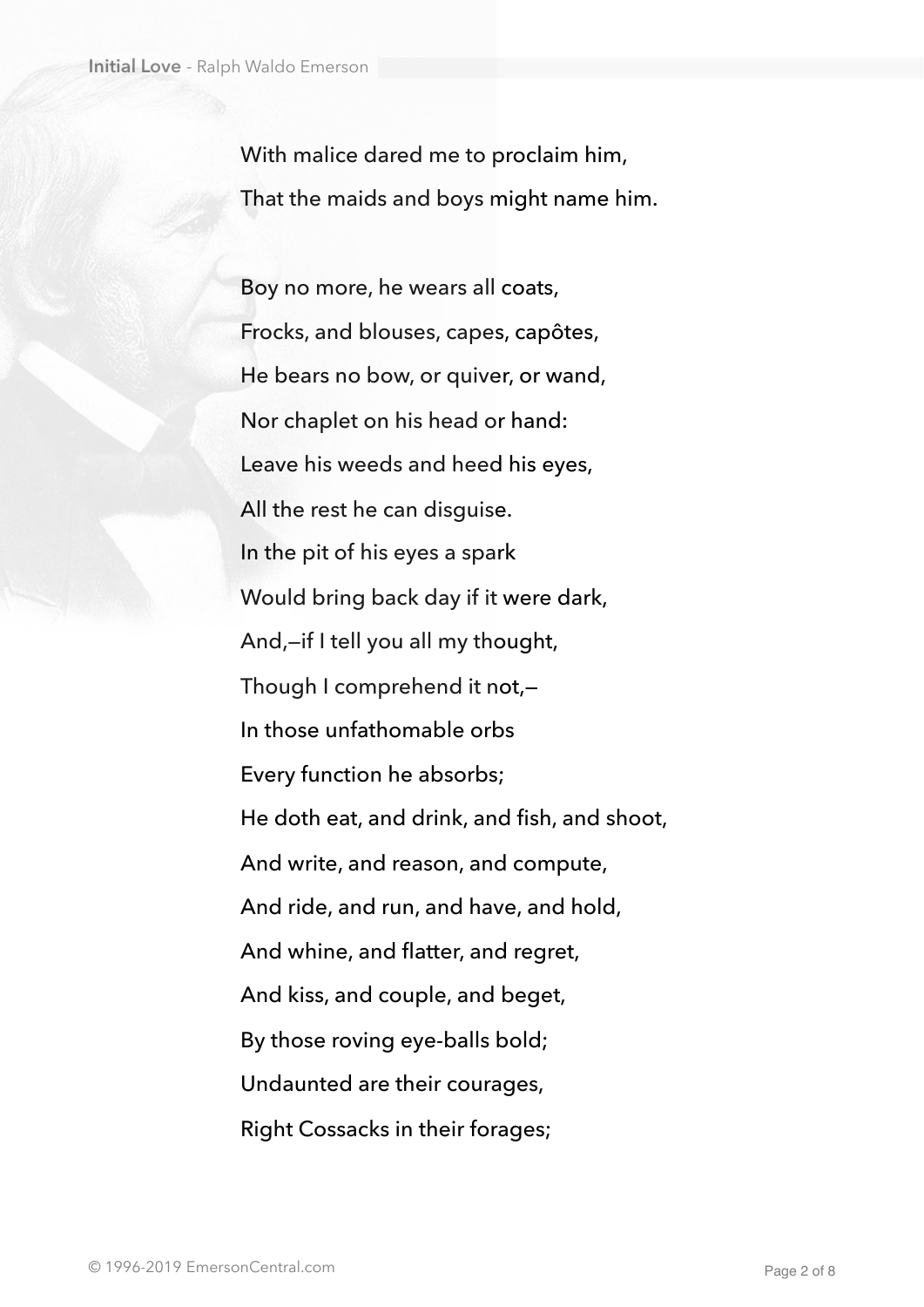Fleeter they than any creature, They are his steeds and not his feature, Inquisitive, and fierce, and fasting, Restless, predatory, hasting,— And they pounce on other eyes, As lions on their prey; And round their circles is writ, Plainer than the day, Underneath, within, above, Love, love, love, love. He lives in his eyes, There doth digest, and work, and spin, And buy, and sell, and lose, and win; He rolls them with delighted motion, Joy-tides swell their mimic ocean. Yet holds he them with tortest rein, That they may seize and entertain The glance that to their glance opposes, Like fiery honey sucked from roses.

He palmistry can understand, Imbibing virtue by his hand As if it were a living root;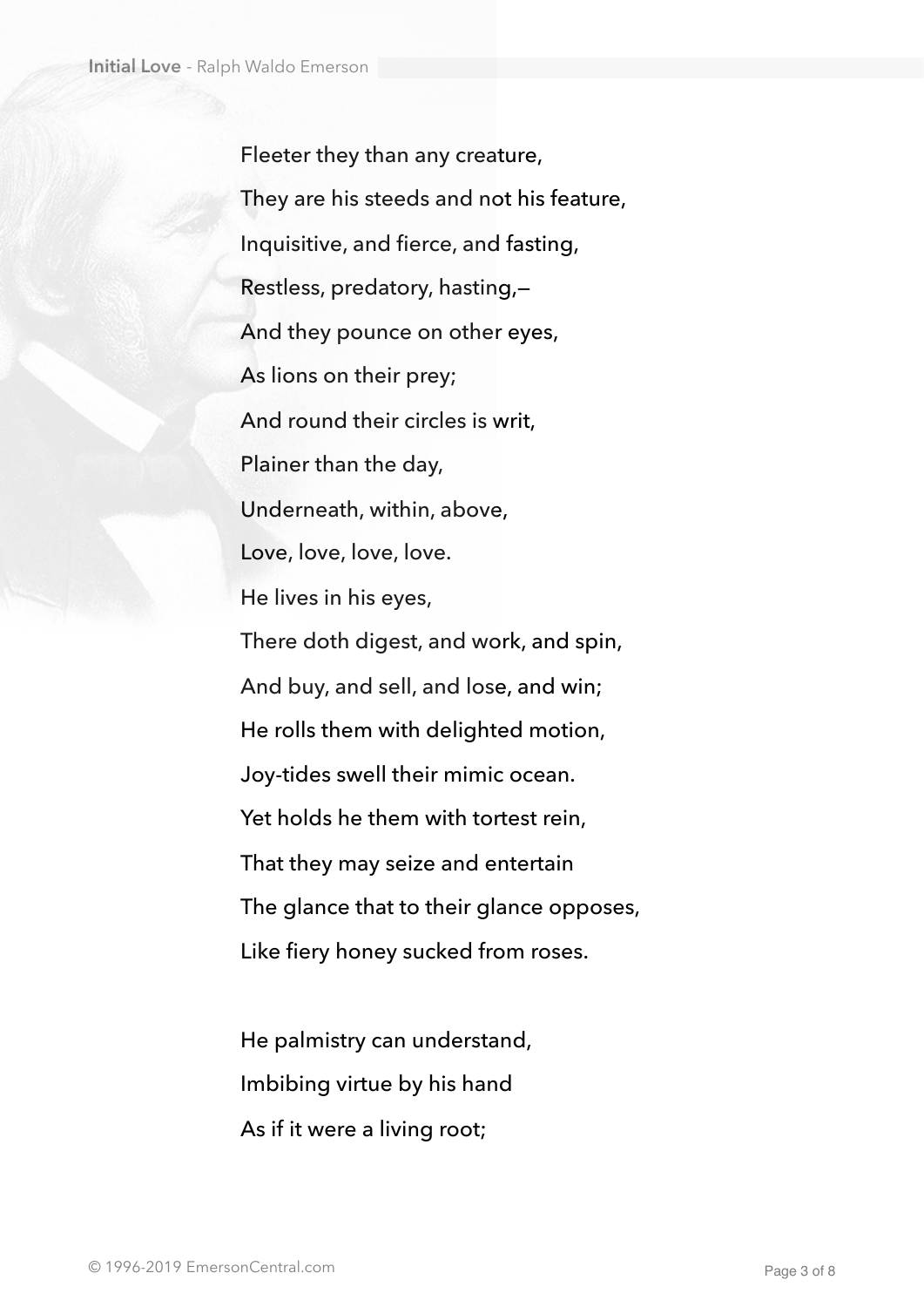The pulse of hands will make him mute; With all his force he gathers balms Into those wise thrilling palms.

Cupid is a casuist, A mystic, and a cabalist, Can your lurking Thought surprise, And interpret your device; Mainly versed in occult science, In magic, and in clairvoyance. Oft he keeps his fine ear strained, And reason on her tiptoe pained, For aery intelligence, And for strange coincidence. But it touches his quick heart When Fate by omens takes his part, And chance-dropt hints from Nature's sphere Deeply soothe his anxious ear.

Heralds high before him run, He has ushers many a one, Spreads his welcome where he goes, And touches all things with his rose.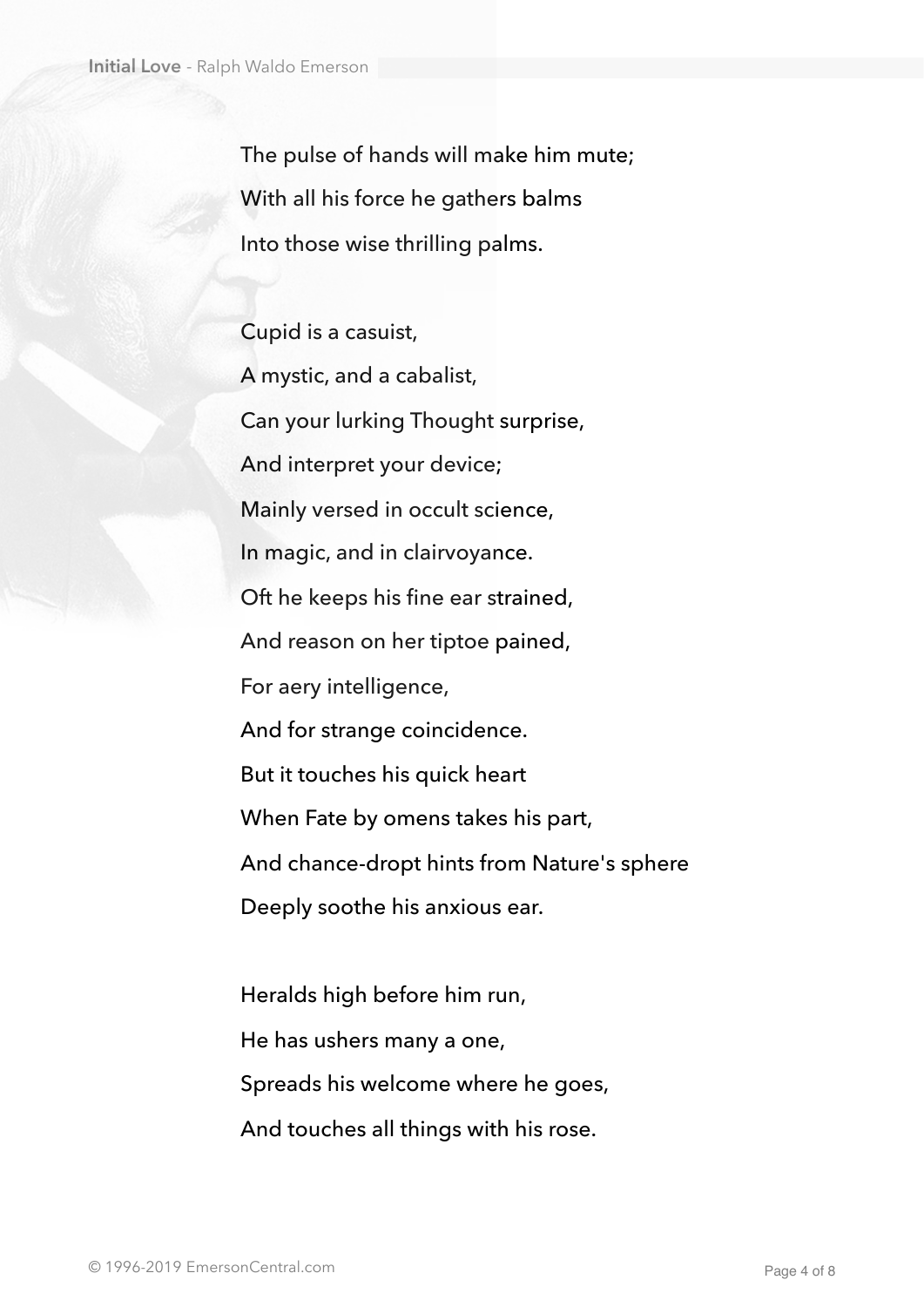All things wait for and divine him,— How shall I dare to malign him, Or accuse the god of sport?— I must end my true report, Painting him from head to foot, In as far as I took note, Trusting well the matchless power Of this young-eyed emperor Will clear his fame from every cloud, With the bards, and with the crowd.

He is wilful, mutable, Shy, untamed, inscrutable, Swifter-fashioned than the fairies, Substance mixed of pure contraries, His vice some elder virtue's token, And his good is evil spoken. Failing sometimes of his own, He is headstrong and alone; He affects the wood and wild, Like a flower-hunting child, Buries himself in summer waves, In trees, with beasts, in mines, and caves,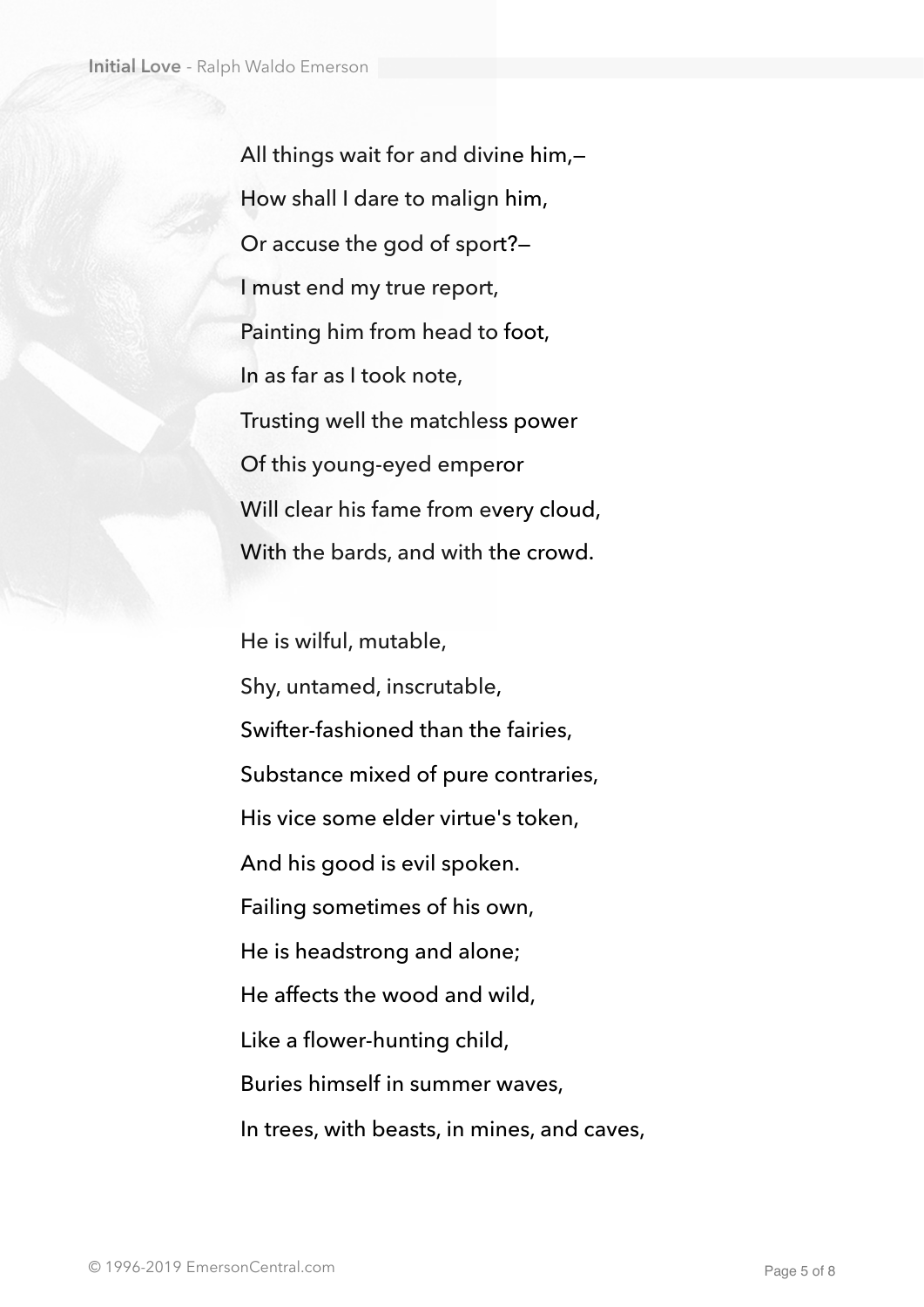Loves nature like a horned cow, Bird, or deer, or cariboo.

Shun him, nymphs, on the fleet horses! He has a total world of wit, O how wise are his discourses! But he is the arch-hypocrite, And through all science and all art, Seeks alone his counterpart. He is a Pundit of the east, He is an augur and a priest, And his soul will melt in prayer, But word and wisdom are a snare; Corrupted by the present toy, He follows joy, and only joy.

There is no mask but he will wear, He invented oaths to swear, He paints, he carves, he chants, he prays, And holds all stars in his embrace, Godlike, —but 'tis for his fine pelf, The social quintessence of self. Well, said I, he is hypocrite,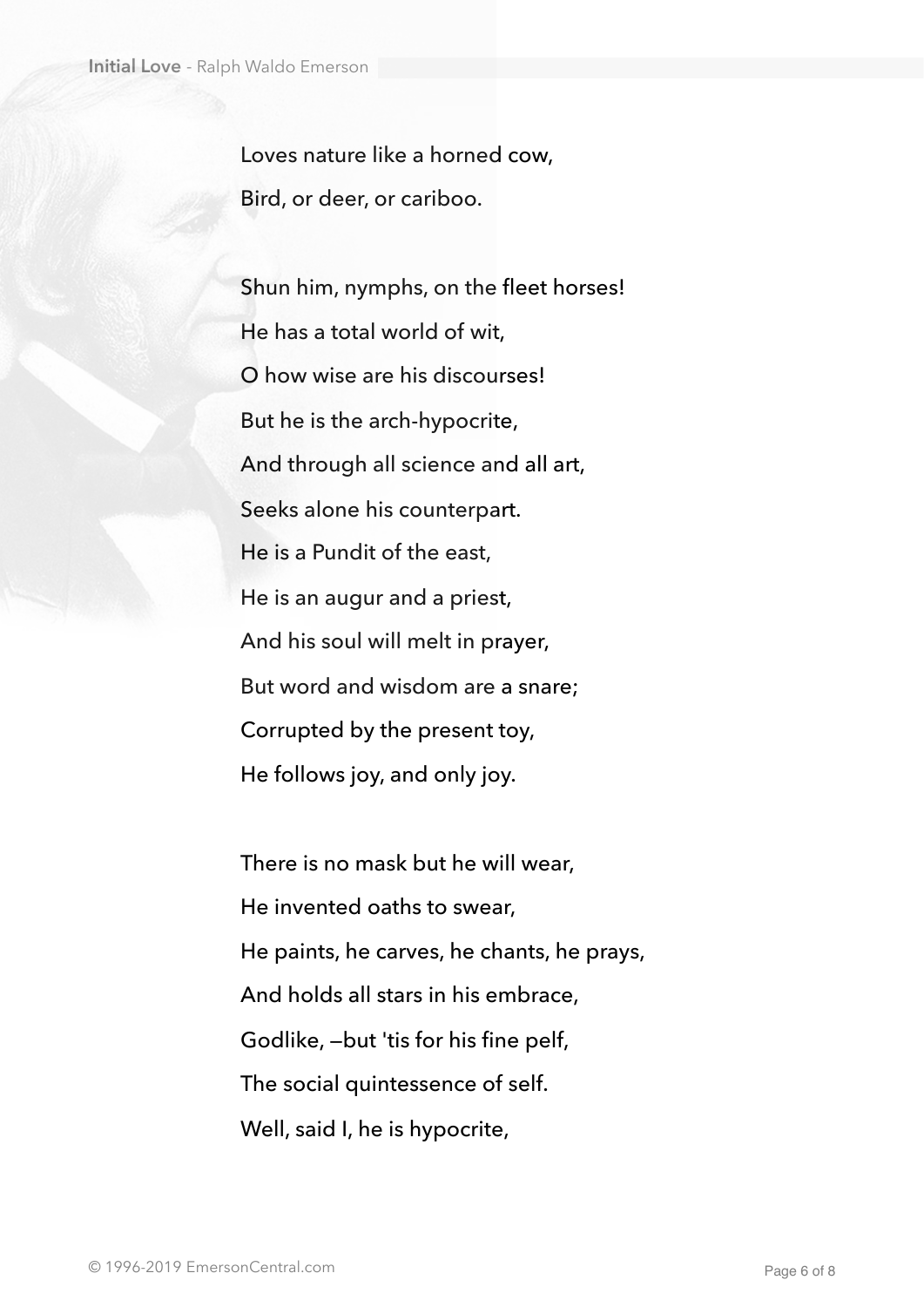And folly the end of his subtle wit, He takes a sovran privilege Not allowed to any liege, For he does go behind all law, And right into himself does draw, For he is sovranly allied. Heaven's oldest blood flows in his side, And interchangeably at one With every king on every throne, That no God dare say him nay, Or see the fault, or seen betray; He has the Muses by the heart, And the Parcæ all are of his part.

His many signs cannot be told, He has not one mode, but manifold, Many fashions and addresses, Piques, reproaches, hurts, caresses, Action, service, badinage, He will preach like a friar, And jump like Harlequin, He will read like a crier, And fight like a Paladin.